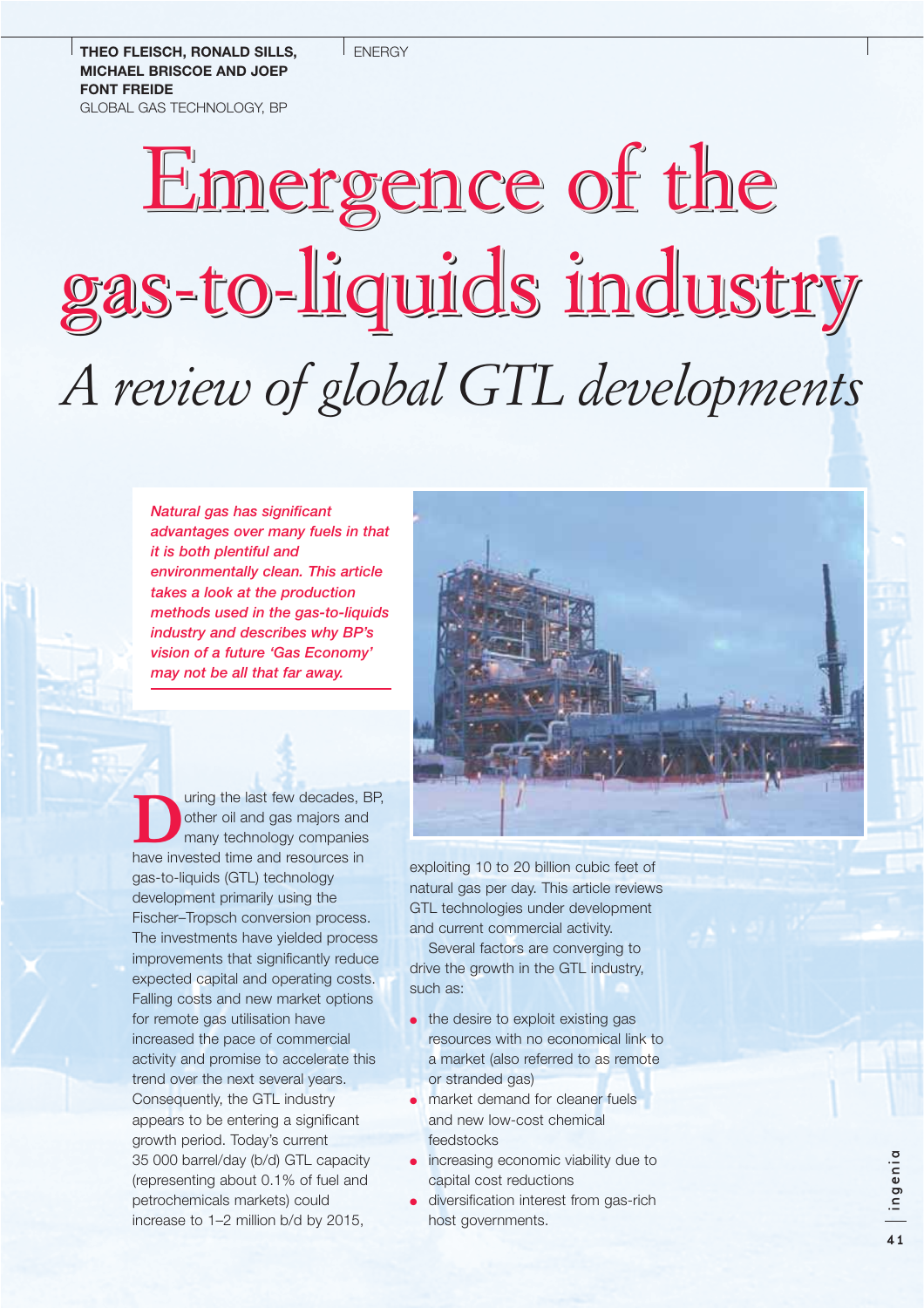

**Figure 1 Gas-to-products (GTP) options**

## **What is GTL?**

GTL has become synonymous with the Fischer–Tropsch route for producing liquid fuels, petrochemical feedstocks and other products from natural gas. GTL is a member of the gas-toproducts (GTP) family that also includes the production of oxygenates like methanol, as well as hydrogen for use in refineries and for the production of ammonia (Figure 1).

Production of synthesis gas (syngas) is the common link to the products and markets shown. Gas conversion is the basis of a sizeable industry today, consuming the equivalent of 4 trillion cubic feet of gas a year, about the same scale as the liquified natural gas (LNG) industry.

# **GTL process technology and products**

GTL conversion processes consist of three principal reaction steps.

**Production of syngas.** Natural gas (primarily methane) is reacted with steam and/or oxygen to produce syngas, which is a mixture of hydrogen and carbon monoxide. Three main reactions occur:

*Steam reforming:*  $CH<sub>4</sub> + H<sub>2</sub>O \longrightarrow CO + 3H<sub>2</sub>$ 

*Partial oxidation:*  $CH_4 + \frac{1}{2}O_2 \longrightarrow CO + 2H_2O$ 

*Water gas shift:*  $CO + H<sub>2</sub>O \longrightarrow CO<sub>2</sub> + H<sub>2</sub>$ 

Gas conversion is the basis of a sizeable industry today, consuming the equivalent of 4 trillion cubic feet of gas a year

Syngas production is carried out at high temperature (typically above 1800°F or 1000°C). Both catalytic and non-catalytic processes are used. Syngas production is a common process in the petrochemical and petroleum industries to make hydrogen, ammonia and methanol.

● **Conversion of syngas to syncrude.** Syngas is reacted via Fischer–Tropsch technology to produce a mixture of synthetic hydrocarbons, commonly referred to as synthetic crude oil or syncrude, a mixture of primarily straight-chain paraffins. The basic chemistry can be represented as:

 $nCO + 2nH_2 \longrightarrow C_nH_{2n+2} + nH_2O$ 

where *n* typically varies between 1 and greater than 30, with an average of about 12. The reaction continues via chain propagation, with  $-CH<sub>2</sub>$ groups adding to the chain to give long linear chain, primarily paraffinic, hydrocarbons. The reaction produces water and low temperature heat (230°C or 450°F) as byproducts, and is carried out in either tubular fixed-bed or slurry phase catalytic reactors. The conversion of some  $H<sub>2</sub>$  into  $H<sub>2</sub>O$  is a significant cause of GTL's apparent low energy efficiency of about 60% today. The carbon efficiency is close to 80%, and is expected to reach refinery levels by 2015.

**Syncrude upgrading.** In the third step, the raw syncrude is upgraded to marketable products such as diesel fuel, naphtha and other liquid petroleum or specialty products. Using mild hydrocracking conditions, hydrogen is added (a) to break the long-chained waxy hydrocarbons into diesel and naphtha, and (b) for product stabilisation to remove some olefins and oxygenates in the lighter products. Similar hydroprocessing units are operating in many oil refineries.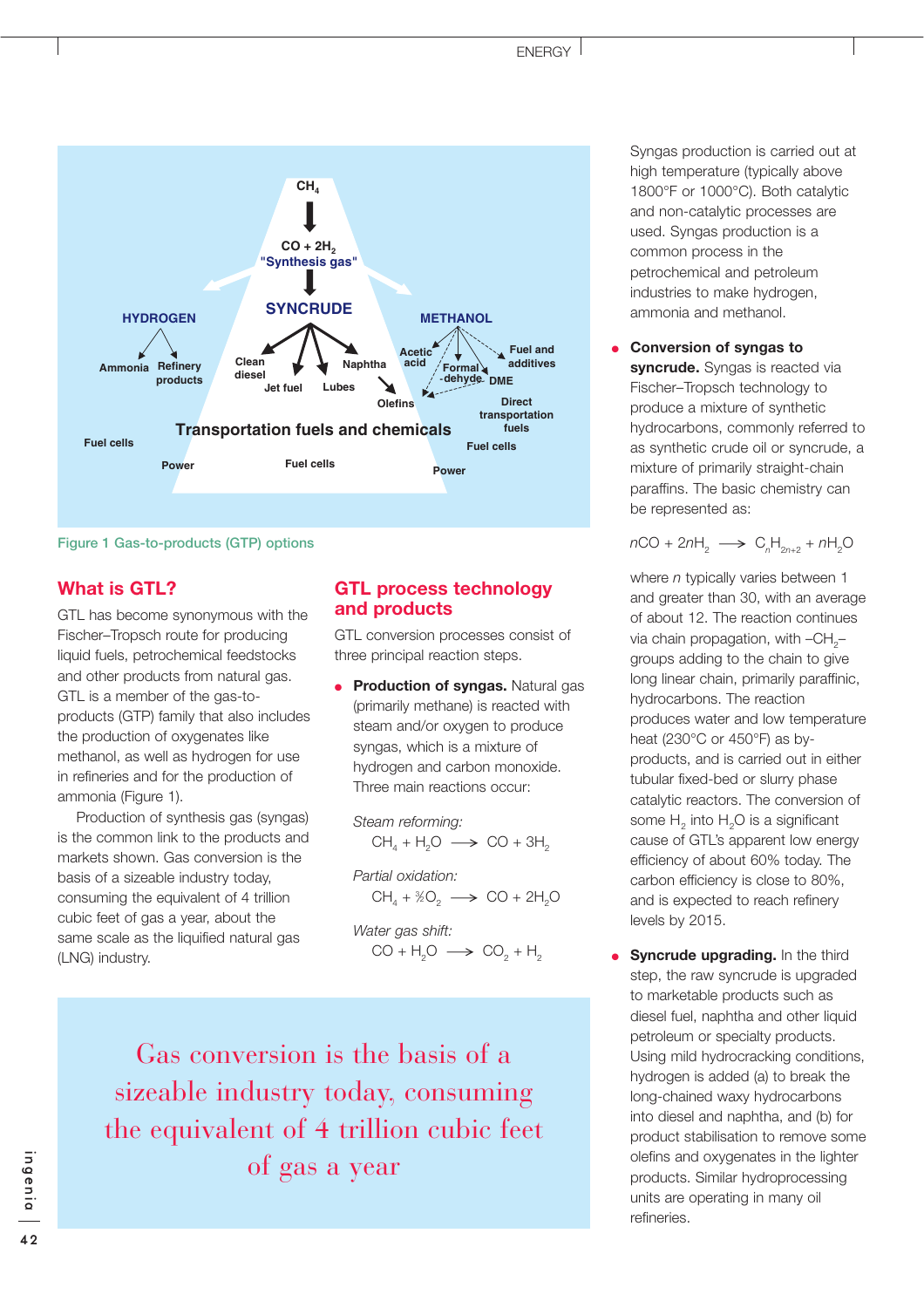

#### **Figure 2 Comparison of GTL-FT barrel vs conventional barrel**

GTL plants produce a range of highquality, sulfur-free fuel and chemical feedstock products that are quite different from those produced from a typical crude oil refinery. They include lube basestocks, premium fuels, petrochemical naphtha and waxes (Figure 2). These products meet or exceed virtually all product requirements and are fully fungible with conventional petroleum-derived products. The value of a GTL barrel is estimated to be about \$30 per barrel, compared with about \$25 per barrel for a refinery barrel, based on \$20 per barrel crude oil price.

## **Global GTL commercialisation activity**

A review of global commercialisation activity (Table 1) indicates that today's operating and announced GTL projects represent about 1 million b/d of new capacity, of which 35 000 b/d is operating. The locations with the most projects are Qatar, with 330 000 b/d to 500 000 b/d, and Australia, with about 120 000 b/d. The significant number of demonstration facilities (70–1000 b/d) scheduled to start up within the next year indicates the intensity of current effort. These demonstrations represent

the culmination of lengthy research efforts on laboratory/pilot plant scale equipment.

Construction and operation of pilot, demonstration and commercial scale plants has enhanced the level of GTL experience. Several companies have large-scale plant operating experience.

- Sasol has successfully produced liquid fuels from coal-derived syngas since 1955 in South Africa and today produces about 135 000 b/d of synthetic fuels in this way. Future GTL plants using Sasol Fischer–Tropsch technology would use autothermal reforming technology supplied by Haldor Topsoe to produce syngas from natural gas.
- Mossgas, the South Africa-owned GTL producer, uses a Fischer–Tropsch process licensed from Sasol to produce 22 500 b/d of high-quality, sulfur-free finished products.
- Shell's experience derives from its GTL plant in Bintulu, Malaysia, that converts about 100 million standard cubic feet per day of natural gas into 12 500 b/d of middle distillates (gasoil, kerosene, naphtha) and specialty products (lubricant, detergent and solvent feedstocks; various grades of waxes, and drilling base fluids).

Starting construction of several new GTL plants in the next one to two years is critical to the development of a

| Stage of development        | Total capacity (b/d) | <b>Comments</b>                    |
|-----------------------------|----------------------|------------------------------------|
| Large-scale                 |                      |                                    |
| Commercial                  | 35 000               | In operation                       |
| Front-end engineering       | 68 000               | <b>Production from Sasol/Qatar</b> |
| design                      |                      | Petroleum 34 000 b/d plant         |
|                             |                      | expected by late 2005              |
| Study                       | 1 100 000            |                                    |
| <b>Demonstration plants</b> | 1 7 7 0              | Expected start-up within           |
|                             |                      | 1 year                             |
| <b>Total</b>                | 1 204 770            |                                    |
|                             |                      |                                    |

**Table 1 GTL commercialisation activities**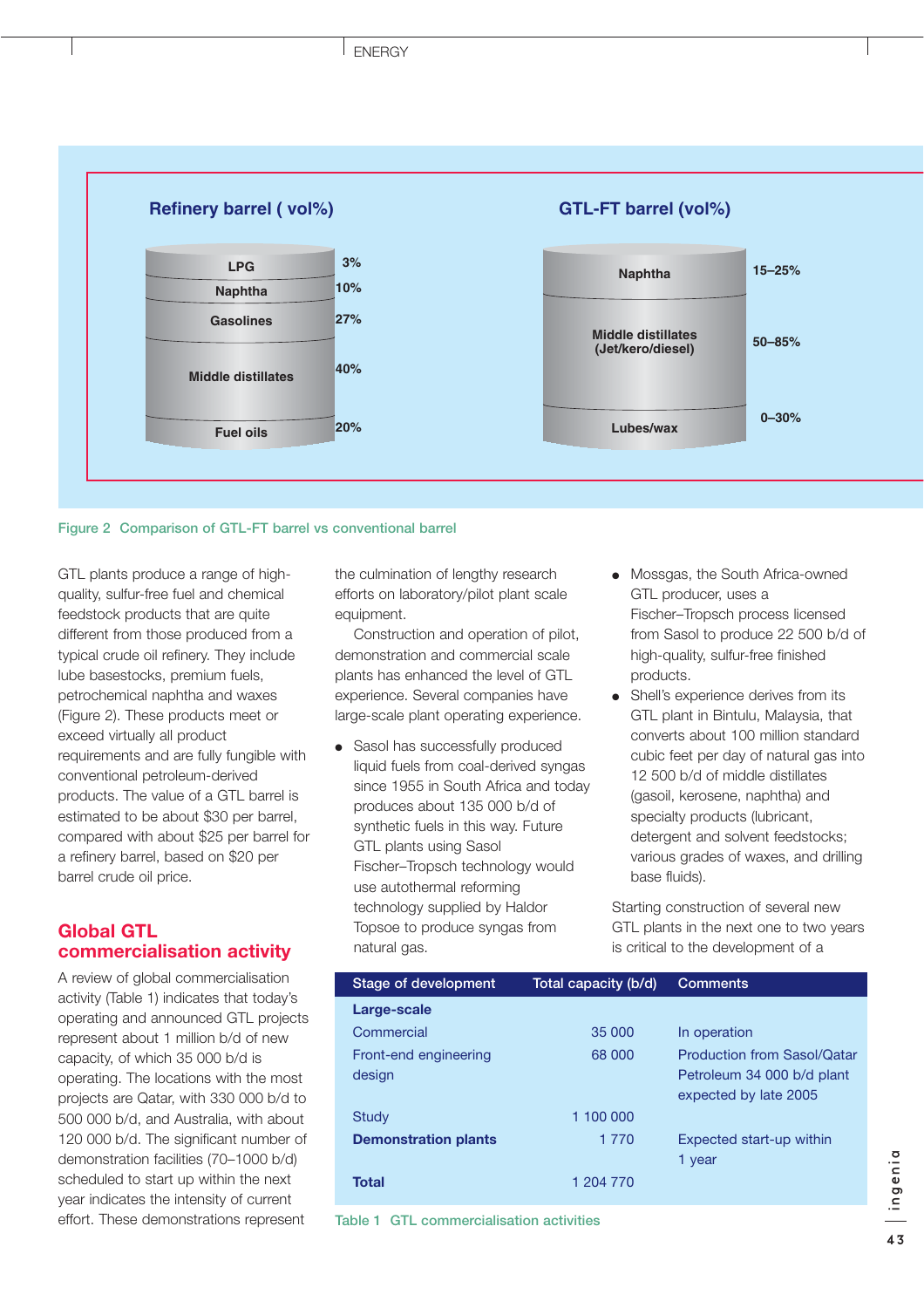significant GTL industry, if output of more than one million barrels per day of premium liquids is to be achieved by 2015. Projects at an advanced stage are:

- Sasol and Qatar Petroleum are building a GTL plant, at Ras Laffan Industrial City, Qatar, that will produce 24 000 b/d fuel, 9000 b/d naphtha and 1000 b/d of liquified petroleum gas (LPG). In January 2003, a US\$675 million engineering, procurement and construction (EPC) contract was awarded to Technip-Coflexip of Italy. Production is expected by late 2005.
- Sasol ChevronTexaco is progressing plans to build a 34 000 b/d GTL plant on a site adjacent to the Escravos River in Nigeria. The plant is designed to produce 22 300 b/d of ultra-clean diesel, 10 800 b/d of naphtha and 1000 b/d of LPG.

In addition to operating experience associated with commercial facilities, technology developments are being driven by the operation of relatively large demonstration facilities.

- BP is starting up a 300 b/d plant in Nikiski, Alaska.
- ExxonMobil has experience operating its 200 b/d demonstration plant, located in Baton Rouge, Louisiana.
- Other companies, including Statoil, ConocoPhillips, Syntroleum and Rentech, have or are in the process of acquiring operating experience with demonstration plants in the 70–1000 b/d scale.

# **A technology demonstration activity example – Alaska GTL test facility**

BP has been working to advance GTL technology since the early 1980s. BP established a partnership in 1996 with Davy Process Technology (DPT) to



**Figure 3 The three major processes inolved in converting natural gas into syncrude**

strengthen this effort. The result is a flexible syngas process, with multiple applications beyond Fischer–Tropsch conversion, and a simple process that utilises a proprietary Fischer–Tropsch catalyst. The technology is currently being demonstrated at the Nikiski Test Facility in Alaska.

The focus of the facility is to provide a cost-effective, non-oxygen-based route to syngas production by using the BP-DPT compact reformer (CR) technology in combination with a simple fixed-bed Fischer–Tropsch syngas conversion process. The test facility will convert about three million

standard cubic feet of natural gas into roughly 300 barrels of syncrude a day, in three major processes (Figure 3). The processes are:

- **1** reforming of natural gas and steam to syngas
- **2** Fischer–Tropsch conversion of the syngas to a mixture of primarily straight-chain paraffins
- **3** mild hydrocracking, using commercially available technology, to make pumpable syncrude.

The syncrude is stored in a storage tank and then exported via road transport for further processing.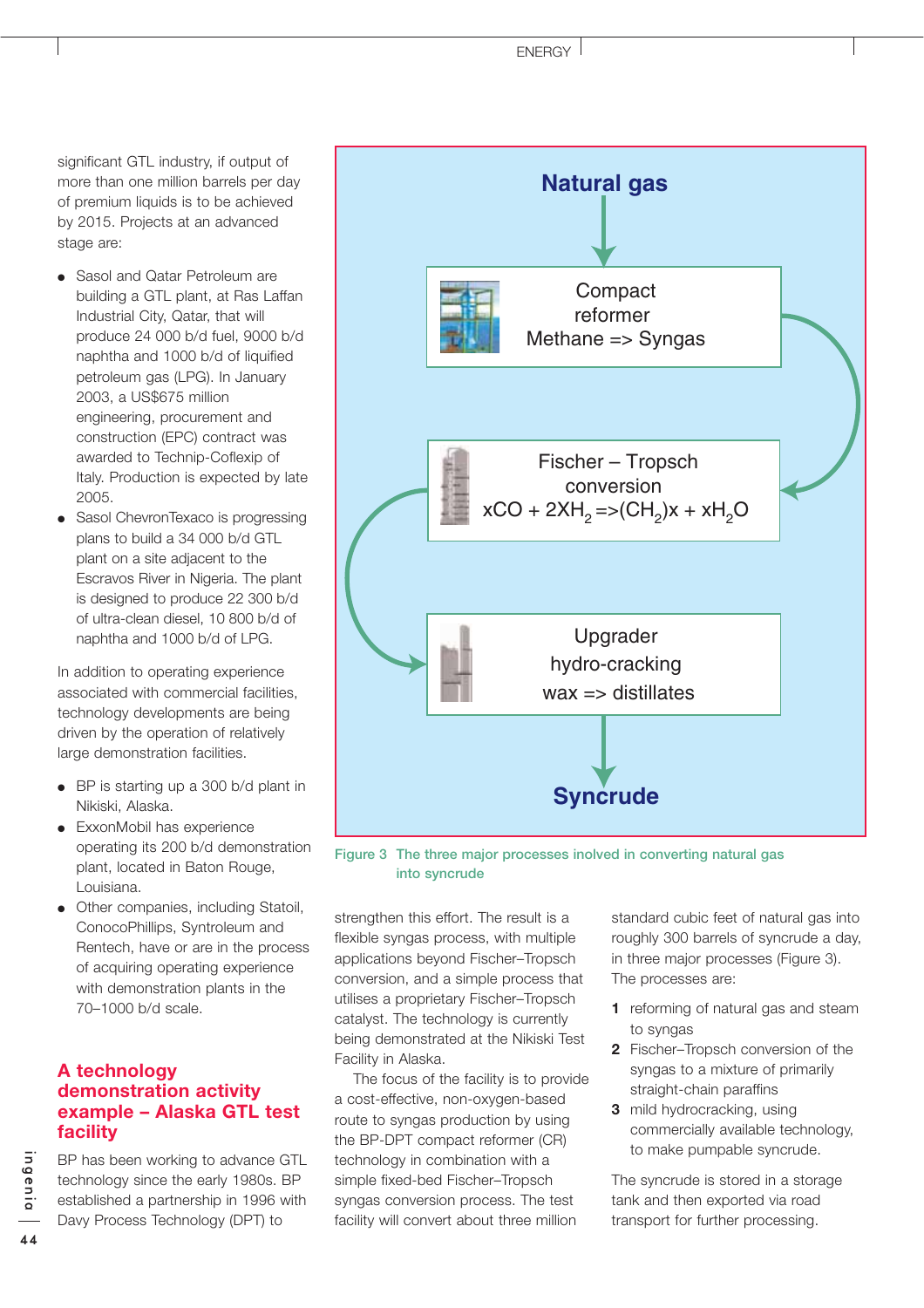The compact reformer is a modular reactor, which allows close integration of combustion with catalytic steam reforming.

The compact reformer design is the first significant advance in steam reforming in more than two decades. The test facility will demonstrate a number of the key characteristics of this technology component:

- a compact design giving a reduced footprint and weight of both the reformer box and the waste heat recovery section that is about onethird of that for a conventional steam reformer
- increased thermal efficiency, compared with a conventional reformer, because of the large internal heat recycle
- design standardisation, resulting in reduced site construction man-hours and schedule
- a design that is compact enough to allow commercial-scale units to be transported to offshore platforms or remote sites for stranded natural gas conversion

Technology innovations in the process, as well as catalyst developments, are making chemical conversion of the very stable methane molecule a commercially viable option

- no need for an oxygen plant
- a flexible and scaleable technology that is economically viable through a wide range of scales and relevant to a wide range of applications.

BP and DPT will make the compact reformer and Fischer–Tropsch conversion technologies available to third parties through license with DPT.

### **Conclusion – the gas economy**

In BP's vision of a Gas Economy – an economy fuelled by natural gas: 'The world's plentiful gas supply sources, ongoing technological innovation, a desire for less carbon-intensive fuels,

and the need for cleaner air in urban areas, will continue to increase the importance of natural gas to the development of world, regional and country economies. The gas economy would be supplied from a truly global market consisting of gas reservoirs geographically dispersed but linked to consumers by such options as gas pipelines and LNG, and also by the emerging options of gas by wire and by tankers carrying liquid or solid products manufactured via gas conversion' (Figure 4). In this world, the role of GTL/GTP is not only to provide another option to exploit gas for existing markets, but also to create new markets.